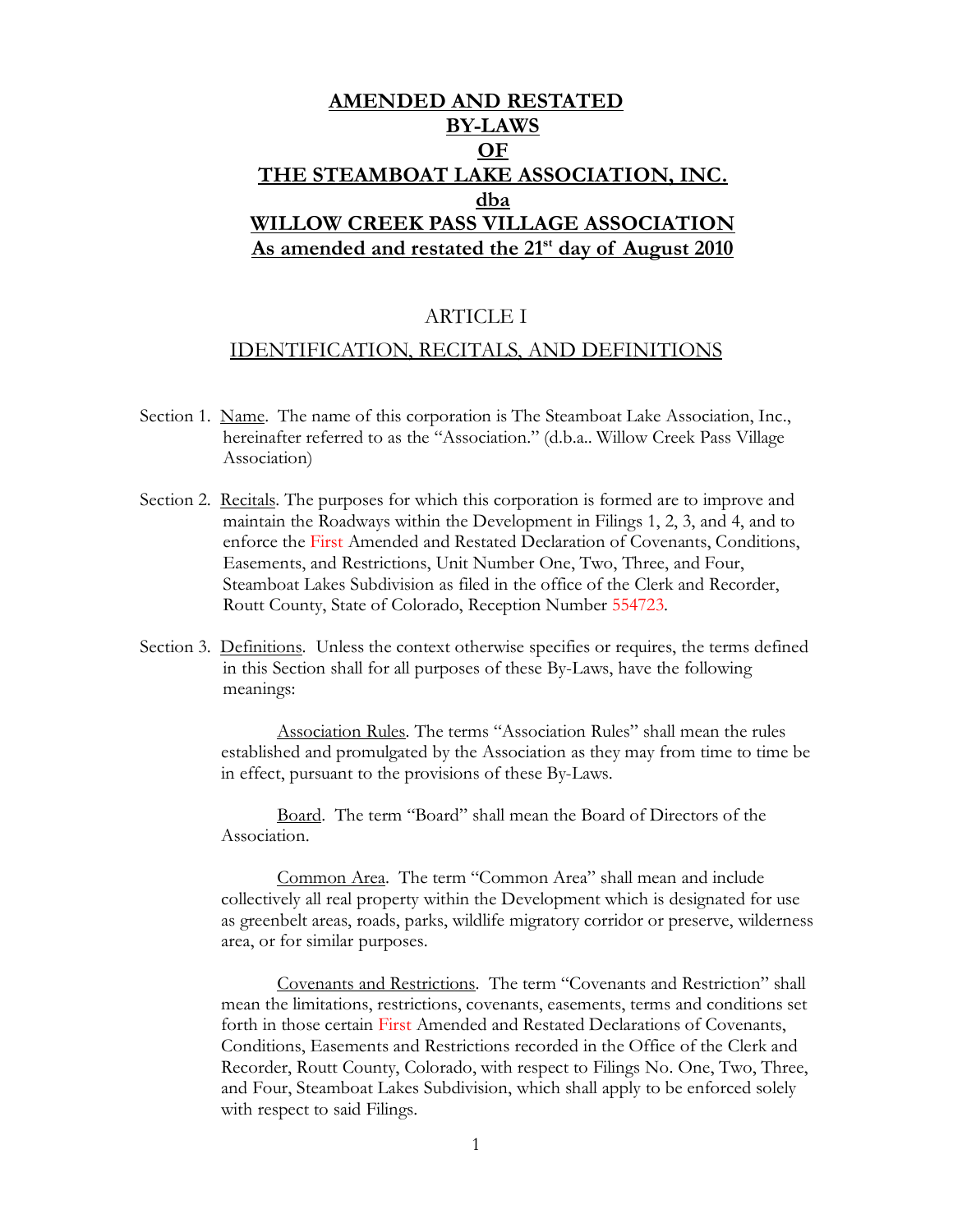Environmental Control Committee. The term "Environmental Control Committee" shall mean the Committee created pursuant to the Covenants and Restrictions.

Family. The term "Family" shall be one or more persons each related to the other by blood, marriage, or legal adoption, or a group of not more than three (3) persons not all so related, who regularly and customarily reside together as a family group in the same primary residence, together with his or their domestic servants.

Lot. The term "Lot" shall mean any subdivided parcel shown as such upon a duly recorded final plat.

Owner. The term "Owner" shall mean the person or entity holding title, legal or equitable, to a lot.

Residence. The term "Residence" shall mean the building or buildings, including any garage, carport, or similar outbuildings, used for residential purposes.

Residential Lot. The term "Residential Lot" shall mean any lot intended to be used for residential purposes. When any provision of these By-Laws is intended to apply only to a residential lot, then the term "Residential Lot" will be used.

Single Family Residential Lot. The term "Single Family Residential Lot" shall mean any lot intended to be used for single-family residential purposes only. When any provision of these By-Laws is intended to apply only to a single family residential lot, then the term "Single Family Residential Lot" will be used.

Structure. The term "Structure" shall mean anything constructed or erected, the use of which requires that it be located on or affixed to the ground.

Subdivision. The term "Subdivision" shall mean all lots in Filings One, Two, Three, and Four, Steamboat Lakes Subdivision, Routt County, Colorado.

# ARTICLE II

#### PRINCIPAL OFFICE

Section 1. The principal office of the Association shall be in Routt County, Colorado at such specific location therein as may from time to time be designated by the Board of Directors.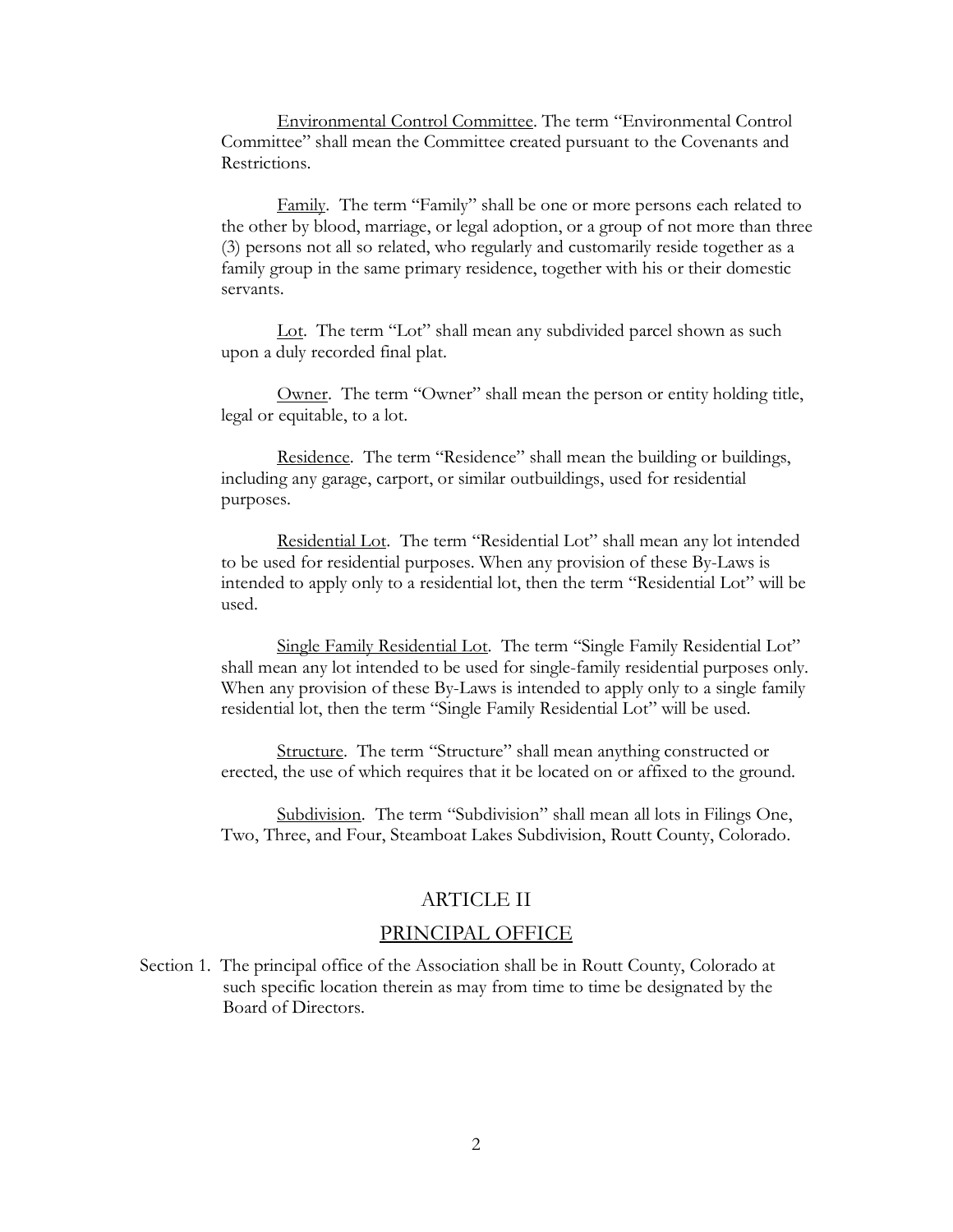# ARTICLE III MEMBERSHIP

- Section 1. Classes of Membership. The Association shall have four (4) classes of membership:
	- A. Class A members shall be all those Owners who have constructed and maintained a Residence located on one or more Lots of the Subdivision.
	- B. Class B members shall be all those Owners of one or more Lots who have not yet constructed a Residence, and who have water and sewer rights as indicated in Exhibit A.
	- C. Class C members shall be all those Owners of one or more Lots who have not yet constructed a Residence and are outside the boundaries of the Water and Sewer District as set forth on the attached Exhibit A.
	- D. Class D members shall include all those Owners of any Lot or contiguous Lots with five or more acres, not necessarily replated.

#### Section 2. Membership Voting Rights.

- A. Right to Vote: All classes of members shall be entitled to vote in the affairs of the Association.
- B. Number of Votes:
	- 1. Class A members shall be entitled to 10 votes.
	- 2. Class B members shall be entitled to 5 votes.
	- 3. Class C members shall be entitled to 1 vote.
	- 4. Class D members shall be entitled to 5 votes.

Members shall be entitled to vote by Class, for only the highest class Lot owned.

- C. The voting privileges under this Section 2 shall be suspended against any member who shall be delinquent in payment of dues or assessments to the Association for more than thirty (30) days.
- D. Proxies. Each regular member entitled to vote shall have the right to do so either in person or by an agent or agents authorized by a written proxy executed by such member or his duly authorized agent and filed with the Secretary of the Association; provided that no proxy shall be valid after the expiration of eleven (11) months from the date of its execution. Any proxy may be revoked by the member at any time by written notice executed by such member and filed with the Secretary of the Association; and a proxy shall be deemed automatically revoked when the Secretary shall receive actual notice of the death or judicially declared incompetence of the member, or upon termination of such member's status as an Owner under Article III, Section 1 above.
- E. Form of Vote. Any vote taken for the election of Directors shall be by secret written ballot in form prescribed by the Board. All other issues presented for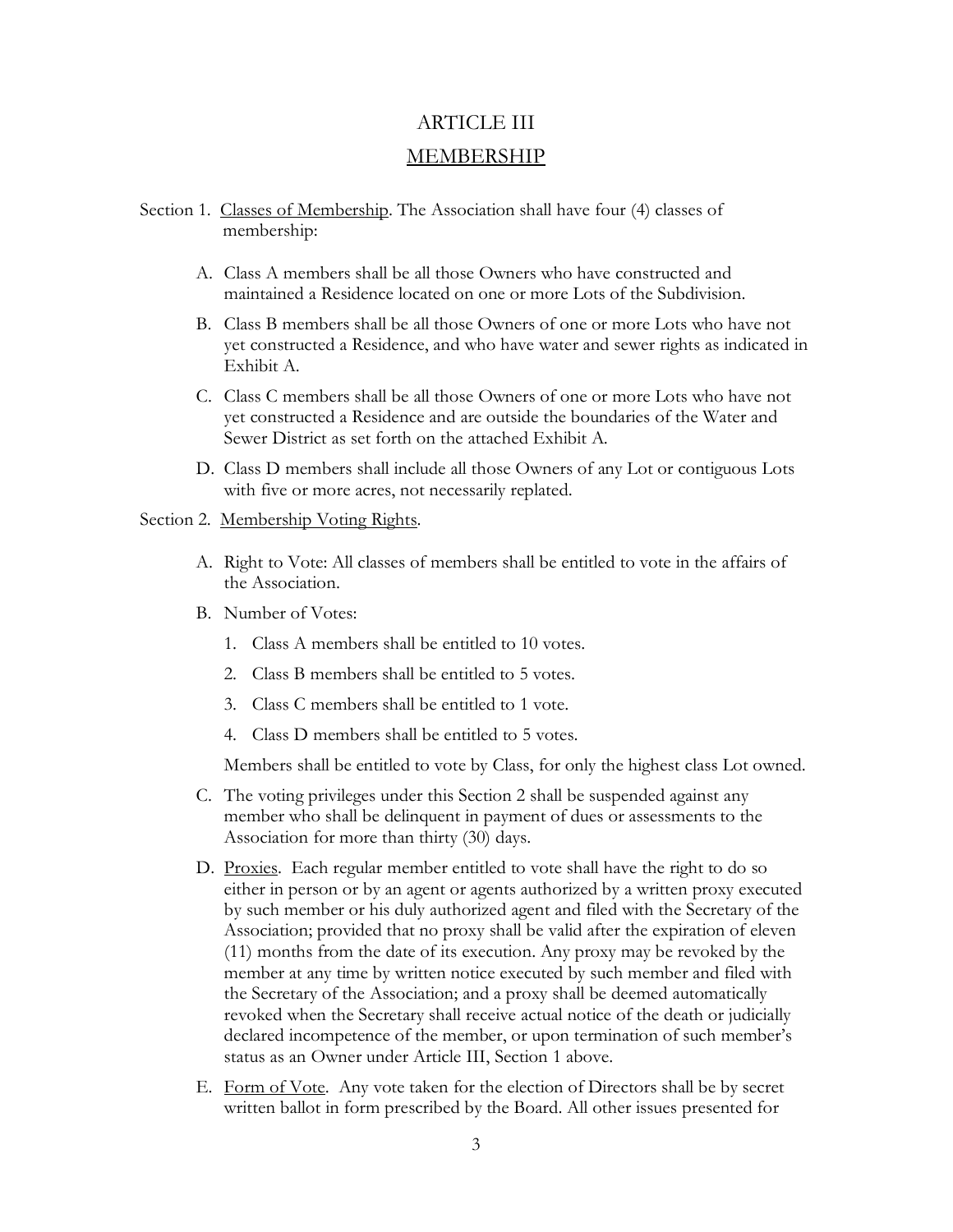vote at any meeting of members shall be voted upon by voice vote or by raise of hands or by ballot, at the election of the chairman of the meeting, unless ten percent (10%) of the number of votes present at such meeting request, before the vote is taken, that the vote be by ballot, in which event the vote shall be by ballot.

- F. Election of Directors. Every class of member is entitled to vote at any election of the Board. Every class of member may give any candidate a number of votes equal to the number of votes which the member has, or distribute his votes among as many candidates as he sees fit within each position being elected. The candidate receiving the highest number of votes, up to the number of directors to be elected, shall be deemed elected.
- G. Requirement for Passage. Except as otherwise provided in these By-Laws or in the Covenants and Restrictions, a vote of a majority of the voting power present at any meeting, in person or by proxy, shall prevail with respect to any issue presented for a vote of the membership.
- H. Action Without Meeting. Other than the election of Directors, any action which, under any provision of the Colorado Nonprofit Corporation Law, may be taken at a meeting of the members, may be taken without a meeting if authorized by a writing or writings signed by all of the members who would be entitled to vote upon such action at a meeting, and filed with the Secretary of the Association.
- I. Appurtenant Right. The right to vote may not be severed from the property to which it relates and any sale, transfer, or conveyance of fee title of the property to a new Owner, shall operate to transfer the appurtenant vote or votes to the grantee.

# ARTICLE IV

#### MEMBERSHIP MEETINGS

- Section 1. Place of Meetings. The meetings of the members of the Association shall be held in Routt County, Colorado, at such particular place therein as designated in the notice for such meetings.
- Section 2. Annual Meetings. The annual meeting of the members of the Association for the election of Directors whose terms have expired and for the transaction of such other business as may properly come before the meeting, shall be held at such hour and on such date as shall be determined by the Board of Directors and membership attending the prior annual meeting.

 Written notice of each annual meeting shall be given to each member entitled to vote thereat, either personally or by mail or other means of written communication, charges prepaid, addressed to such member at his record address appearing on the books of the Association. All such notices shall be sent to each member entitled thereto not less than ten (10) days nor more than fifty (50) days before the meeting, and shall specify the place, the date and the hour of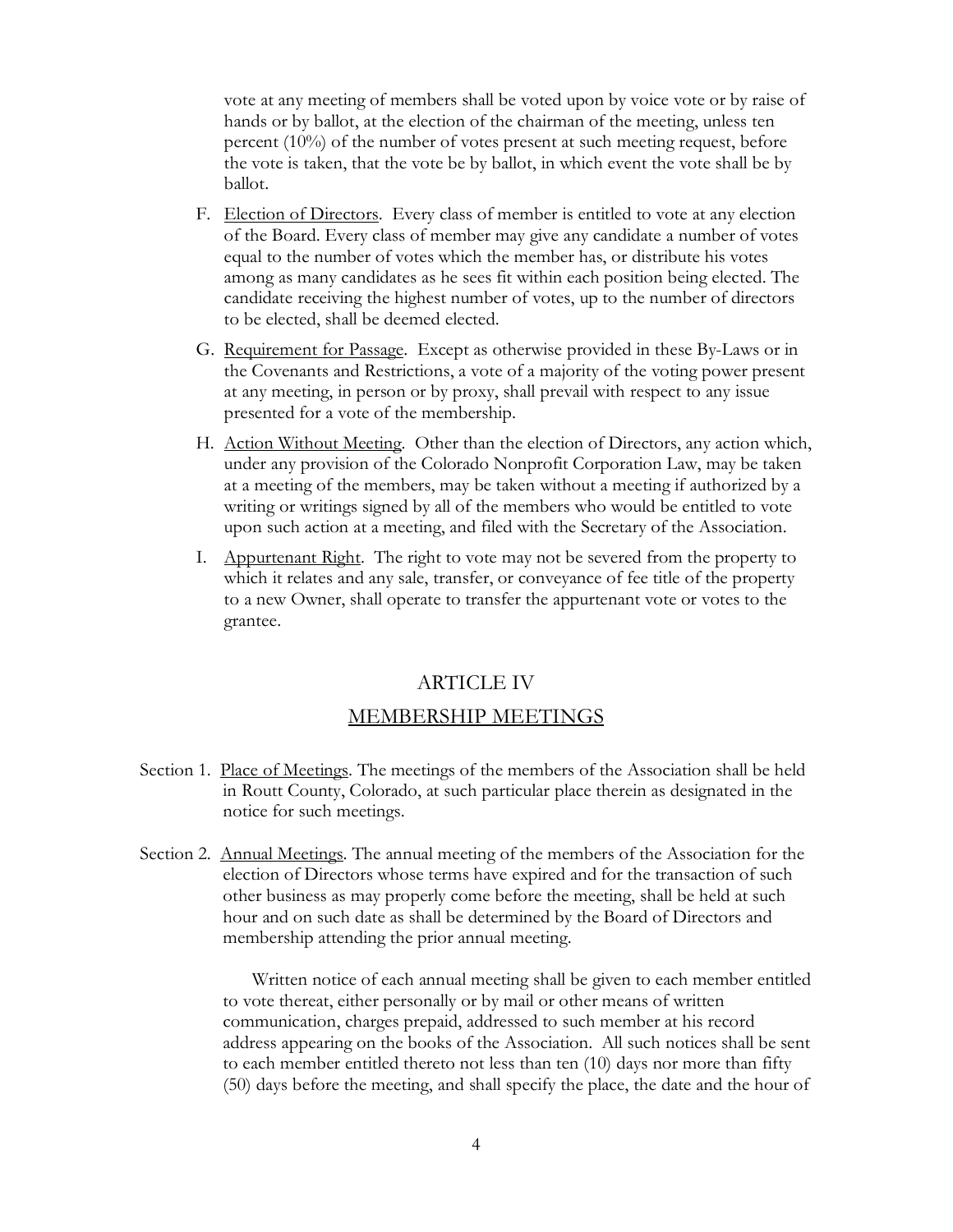such meeting, and shall also state the general nature of the business or proposal to be considered or acted upon at such meeting.

- Section 3. Special Meetings. Special meetings of the members for any purpose or purposes whatsoever may be called at any time by the President, or by a majority of the Board of Directors. Unless otherwise required by law, notice of such special meetings shall be given in the same manner, and shall set forth the same information, as for annual meetings of members.
- Section 4. Quorum. The presence at any meeting, in person or by proxy, of persons entitled to vote 250 votes and a minimum participation, in attendance or by proxy, of 50 members shall constitute a quorum for the transaction of business. The members present at a duly called or held meeting at which a quorum is present may continue to do business until adjournment.
- Section 5. Determining Record Date. The Board of Directors may fix a time in the future as a record date for the determination of the members entitled to notice of and to vote at any meeting of members. The record date shall be not more than fifty (50) days prior to the date of the meeting. When a record date is so fixed, only members of record on that date shall be entitled to notice of and to vote at the meeting, notwithstanding any transfer of or issuance of membership certificates on the books of the Association on or after the record date.

# ARTICLE V

.

#### MEMBERSHIP RIGHTS

- Section 1. Rights of Use and Enjoyment. Subject to the provisions hereof, and the provisions of the Covenants and Restrictions, and the provision of the Rules of the Association, members shall have the following rights:
	- a) Each member shall be personally entitled to the use and enjoyment of all Common Areas; provided, however, that the Owner of any Common Area shall at all times have the power to limit the number of persons (other than the Family of any Regular Member) who shall have the right to use such Common Area at any one time under any one membership.
	- b) Each member who is an Owner of a residential Lot shall have the right to assign his rights of use and enjoyment of the Common Areas to a tenant temporarily residing upon said Owner's Lot.
- Section 2. Limitation and Suspension of Rights. The right of use and enjoyment of the Common Areas shall at all times be subject to all rules and regulations promulgated by, and user charges set by, the Owner thereof, and shall at all times be subject to the limitations and restrictions set forth in the Covenants and Restrictions.

Notwithstanding any other provision contained herein,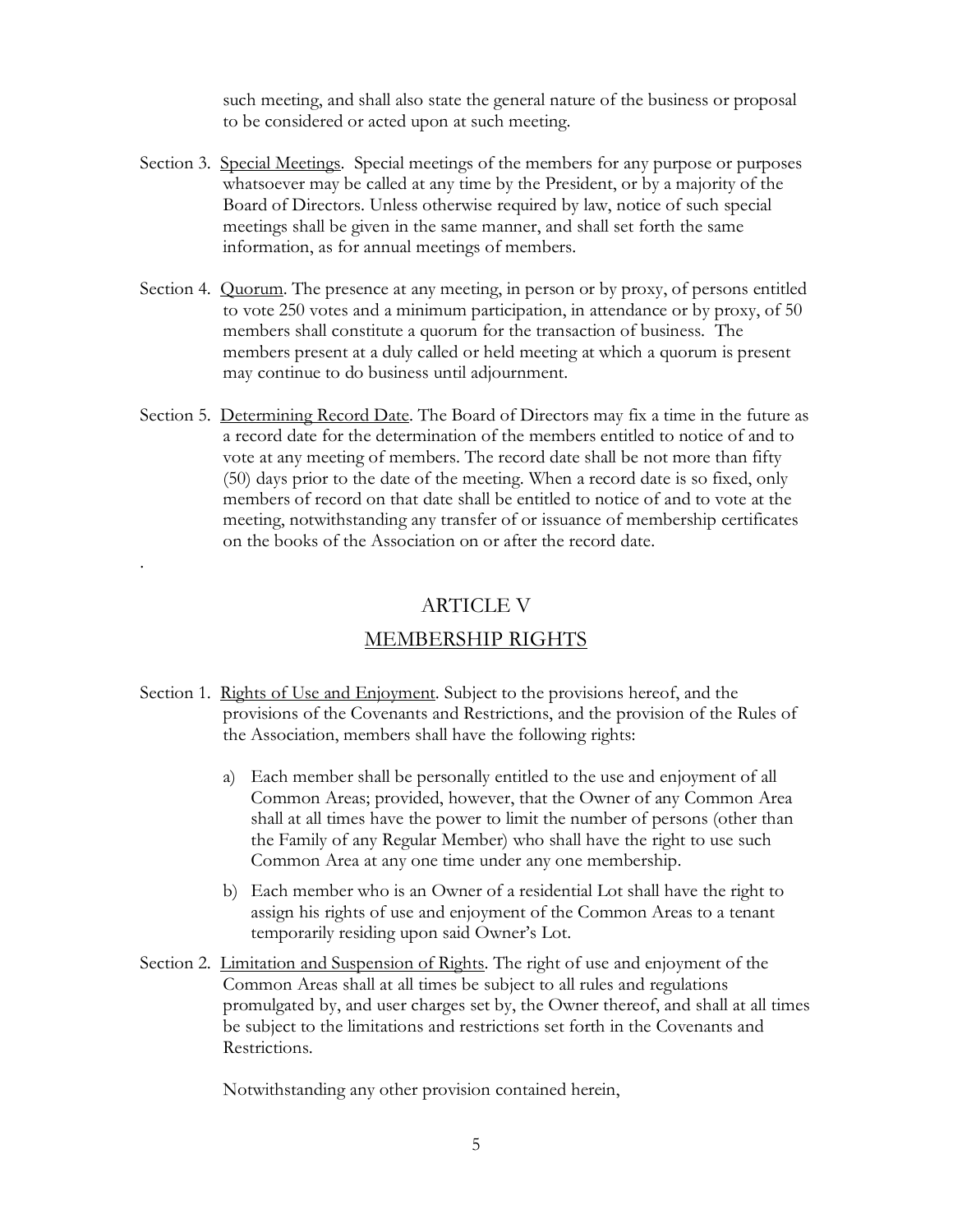- a) The Association shall have the right to suspend the right of use and enjoyment of such Common Area by any person for any violation by such person of, or failure by such person to comply with, such rules and regulations of said Covenants and Restrictions; provided, however, that such suspension shall only be imposed after the offending person has been given written notice of such offense and has been offered a reasonable opportunity to be heard, provided, further, however, that the term of any such suspension shall not exceed thirty (30) days or, in the case of a continuing violation, extend more than thirty (30) days beyond the termination of such continuing violation.
- b) The Association shall have the right to suspend the voting rights (if any), and the right of use and enjoyment of any Common Area owned by it, of any member during any period for which any Association charge for which such member is liable remains unpaid beyond the due date thereof.

#### ARTICLE VI

#### BOARD OF DIRECTORS

- Section 1. Powers and Duties. The Board of Directors shall have the powers and duties necessary for the administration of the affairs of the Association and may do all such acts and things except as by law and by these By-Laws may not be delegated to the Board of Directors by members. Such powers and duties of the Board of Directors shall include, but shall not be limited to, the following:
	- a) Operation, care, upkeep, and maintenance of the Common Areas.
	- b) Determination of the common expenses required for the affairs of the Association, including, without limitation, the operation and maintenance of the Common Areas.
	- c) Determination, levy, and collection of the maintenance assessments from the members of the Association; provided, however, that the Board of Directors may not determine, levy, or collect any assessment against Class B, Class C, or Class D membership which are disproportionately larger than those against Class A membership; EXCEPT for an assessment to collect for an equitable reimbursement from Class C or Class D members for Subdivision roadway improvements which have been or will be constructed or installed to roadways fronting each Lot owned by such members.
	- d) Appoint and remove members of the Environmental Control Committee, and insure that at all times thereafter there is a duly constituted and appointed Environmental Control Committee.
	- e) Adopt and establish, subject to the provision of the Covenants and Restrictions, rules and regulations governing the use of the Common Areas owned by the Association, and take such actions as it deems necessary for the enforcement thereof.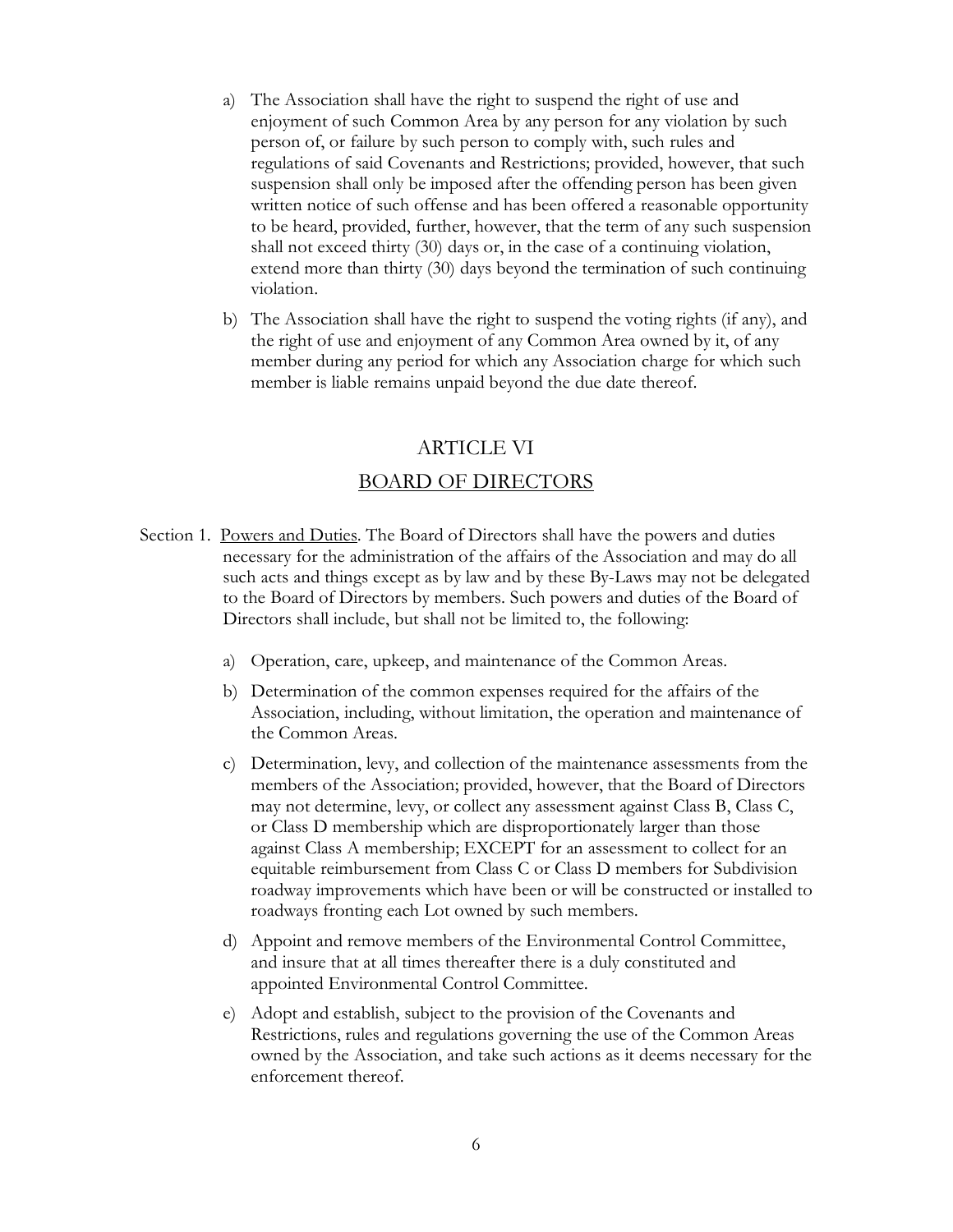- f) Opening of bank accounts on behalf of the Association and designating the signatories required thereof.
- g) Obtaining of insurance for the common properties, and including public liability insurance in amounts deemed prudent by the Board of Directors.
- h) Have and exercise all such further powers as the Association may now or hereafter have, and perform all such other acts required of the Association, under the Covenants and Restrictions and under the general Nonprofit Corporation Act of the State of Colorado.
- i) Filing of liens for delinquent assessments against the members' properties which are located within the Subdivision and the commencement of the appropriate legal action for collection of assessments or foreclosure of assessment liens as appropriate.
- j) Power to tow or remove any vehicles or objects from the roadways of the Subdivision in order to insure unobstructed ingress and egress over said roadways and to prevent interference with snow removal operations or other maintenance operations of the roadways.
- k) Delegation, by Resolution, to one or more members of the Board, of the authority to sign contacts, liens, lien releases, documents for acquisitions or sale of properties, or any other document necessary for the administration of the affairs of the Association.
- Section 2. Qualification, Term, Number, and Quorum. The affairs of the Association shall be governed by a Board of seven (7) directors. Directors shall include at least two Members from Class A, one Class B, one Class C, and one Class D. The remaining two (2) Directors may be from any Class. A Member is qualified for election to a position for a particular Class by having ownership of property in that Class. A Member owning property of more than one Class is qualified for election for each Class owned, but for only one position.

 In the event that a Board of Director position for a particular Class does not have a qualified volunteer or nominee from that Class for election at the Annual Meeting, that position may be filled by a member of any Class, for a term of one year.

Each director shall serve for a term of three (3) years. At all meetings of the Board of Directors a majority of the directors thereof shall constitute a quorum for the transaction of business, and the votes of the majority of the members of the Board of Directors present at a meeting at which a quorum is present shall constitute the decision of the Board of Directors.

Section 3. Vacancies, Removal, Resignations. Vacancies in the Board of Directors caused by any reason other than the removal of a member thereof by a vote of the members of the Association entitled to vote thereon shall be filled by a vote of a majority of the remaining members of the Board of Directors at a special meeting held for that purpose promptly after the occurrence of any such vacancy, even though the members present at such meeting may constitute less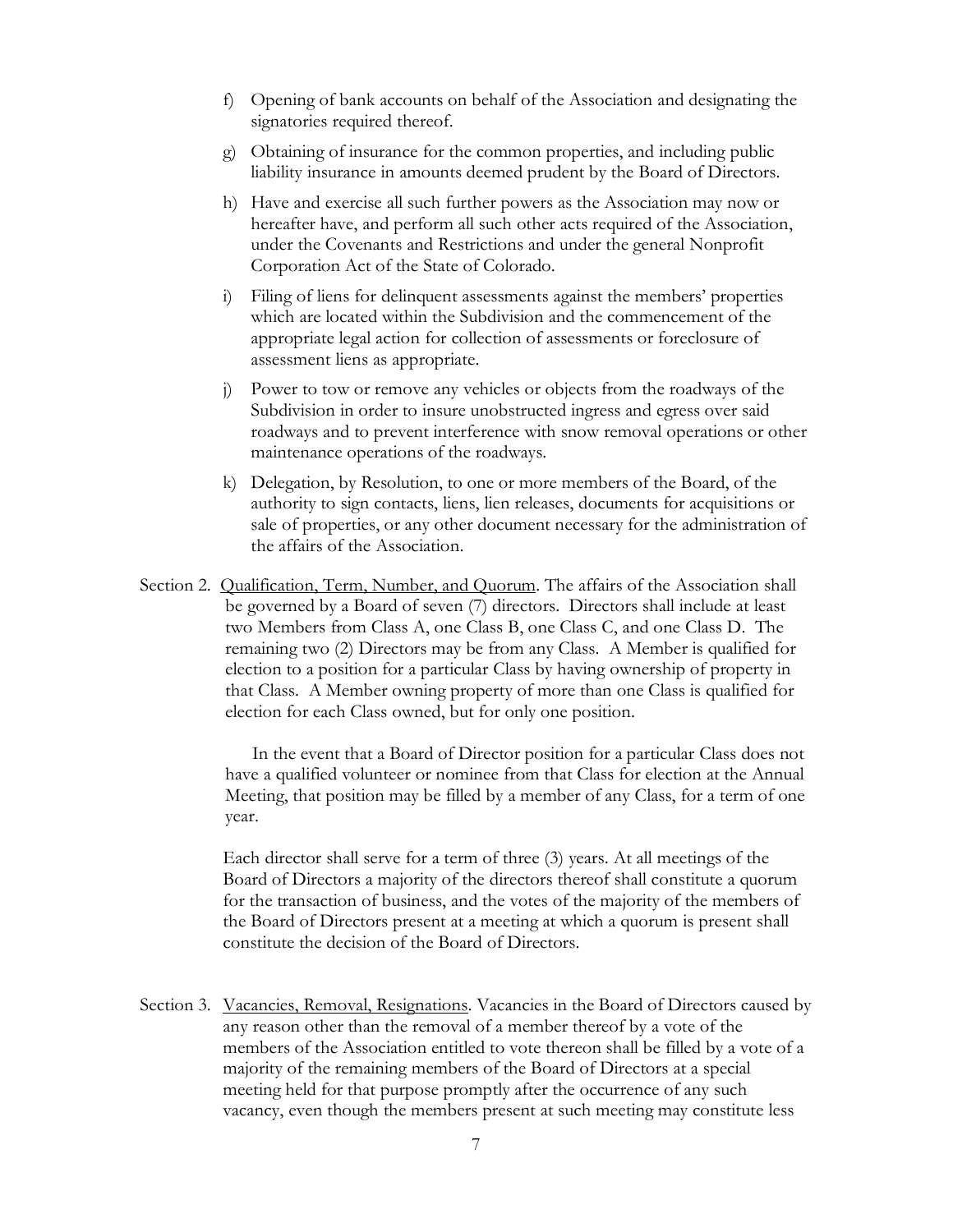than a quorum, and each person so elected shall be a member of the Board of Directors until a successor shall be elected at the next annual meeting of members.

 At any regular or special meeting of members of the Association, any one or more of the members of the Board of Directors may be removed with or without cause by a majority of the members of the Association entitled to vote thereon and a successor may then and there or thereafter be elected to fill the vacancy thus created. However, pursuant to the Colorado revised Statutes governing nonprofit corporations, a Board member who has been elected to office by the members of the Association may only be removed at such meeting if the meeting has been called and noticed to include the specific matter of removal for consideration. Voluntary resignation of any director shall take effect upon the receipt of the resignation in writing by the Secretary of the Association. A Board member shall not miss three consecutive meetings, unexcused, without being replaced. Nominated property Owners for Board elections must be current with all dues and assessments. Any member of the Board will step down on any related matter or issue that the property Owner has filed against the Association.

- Section 4. Meetings. Regular meetings of the Board of Directors may be held at such time and place as shall be determined from time to time by a majority of the members of the Board of Directors, but at least one (1) such meeting shall be held during each year immediately following and at the same place as the annual meeting of the members of the Association. Notice of regular meetings of the Board of Directors shall be given to each member of the Board at least ten (10) business days prior to the day named for such meeting. Special meetings of the Board of Directors shall be held at the call of the President or Vice President upon written notice at least the (10) business days prior to the day proposed for such meeting, and must be called by either the President of Vice President upon written request of any member of the Board of Directors. A director may make written waiver of notice before, at or after a meeting. Appearance at a meeting is deemed a waiver unless it is solely for the purpose of asserting the illegality of the meeting.
- Section 5. Liability of Board of Directors. The members of the Board of Directors shall not be liable to the members of the Association for any mistake of judgment, negligence or otherwise, except for their own individual willful misconduct or bad faith. The Association shall indemnify and hold harmless each of the members of the Board of Directors against all contractual liability to others arising out of contracts made by the Board of Directors on behalf of the Association unless any such contract shall have been made in bad faith or contrary to the provisions of the Articles of Incorporation or these By-Laws. No member of the Board of Directors shall have personal liability with respect to any contract made by the Board of Directors on behalf of the Association. The liability of any member of the Association arising out of any contract made by the Board of Directors or out of the aforesaid indemnity in favor of the members of the Board of Directors shall be limited to such proportion of the total liability thereunder as such member's voting power in the Association bears to the total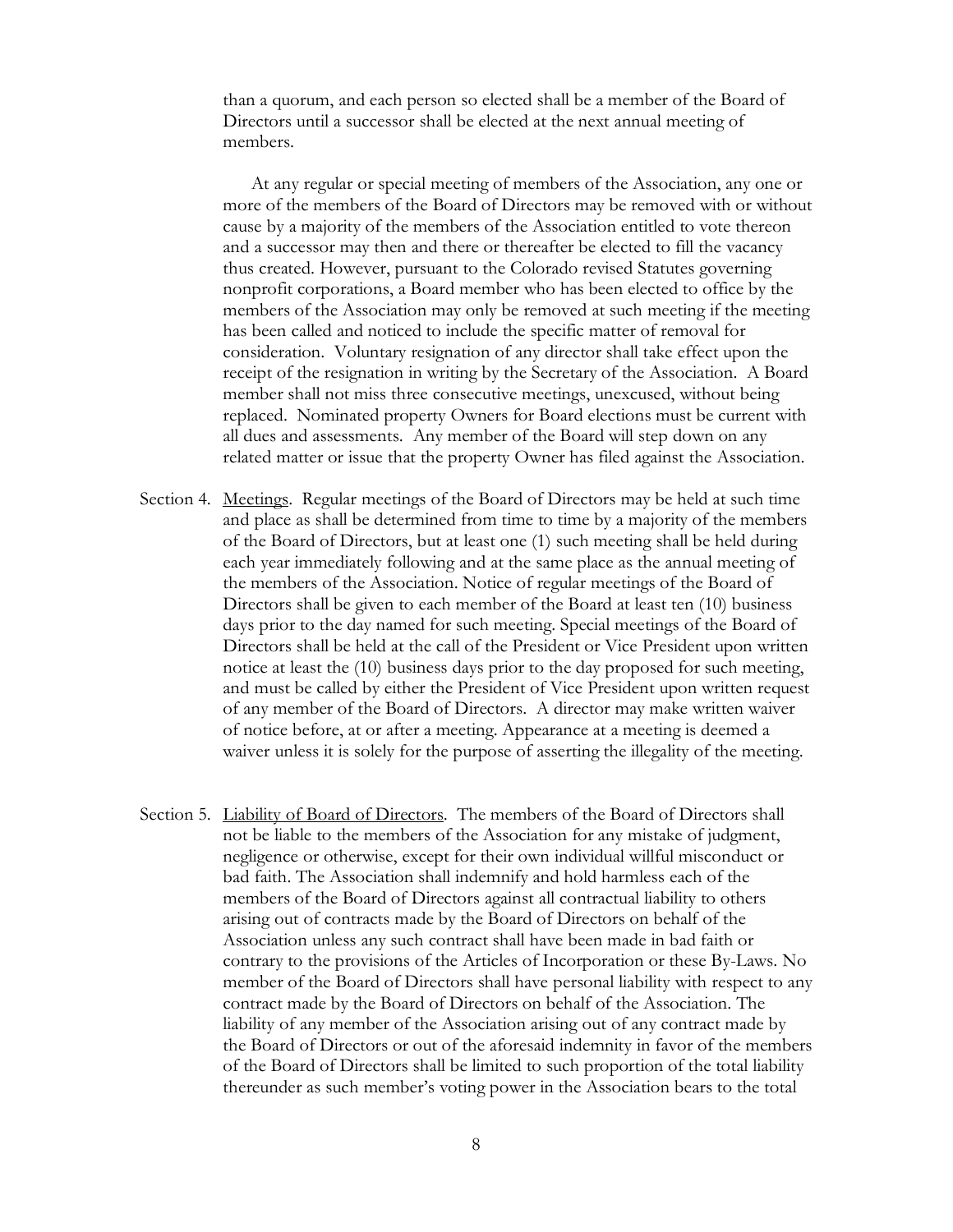number of votes entitled to be cast at any meeting of the members of the Association.

- Section 6. Compensation. No member of the Board of Directors shall receive any compensation from the Association for acting as such.
- Section 7. Minutes of Action. Any action that could be taken at a meeting of the Board of Directors may be taken without a meeting when authorized in writing signed by all of the directors.

# ARTICLE VII

#### OFFICERS

- Section 1. Designation. The principal officers of the Association shall be the President, the Vice President, and the Secretary-Treasurer, all of whom shall be elected by the Board of Directors. The Board of Directors may appoint other officers as in its judgment may be necessary. The President shall, but no other officer need be a member of the Board of Directors.
- Section 2. Election of Officers. The officers of the Association shall be elected annually by the Board of Directors at the regular annual meeting of the Board and shall hold office at the pleasure of the Board of Directors.
- Section 3. Removal of Officers. Upon the affirmative vote of a majority of the members of the Board of Directors, any officer may be removed, either with or without cause, and his successor may be elected at any regular meeting of the Board of Directors, or at any special meeting of the Board of Directors called for such purpose.
- Section 4. President. The President shall be the chief executive officer of the Association. He shall preside at all meetings of the members and of the Board of Directors. He shall have all of the general powers and duties which are incident to the office of president of a business corporation organized under the Colorado Business Corporation Act, including, but not limited to, the power to appoint committees from among the members of the Association from time to time as he may in his discretion decide is appropriate to assist in the conduct of the affairs of the Association.
- Section 5. Vice President. The Vice President shall take the place of the President and perform his duties whenever the President shall be absent or unable to act. If neither the President nor the Vice President is able to act, the Board of Directors shall appoint some other member of the Board of Directors to act in place of the President, on an interim basis. The Vice President shall also perform such other duties as shall from time to time be imposed upon him by the Board of Directors or by the President.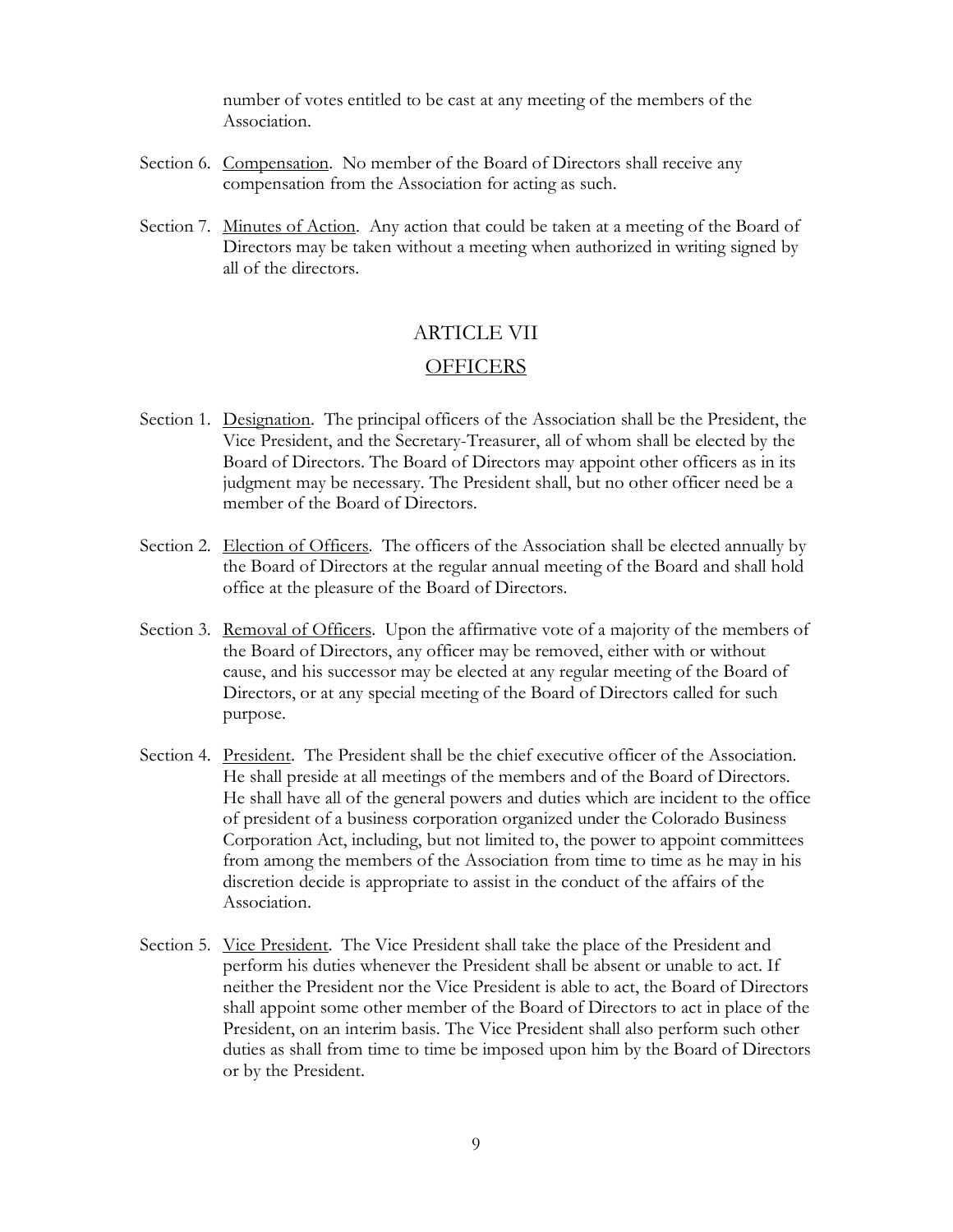- Section 6. Secretary-Treasurer. The Secretary-Treasurer shall keep the minutes of all meetings of the members of the Association and the Board of Directors; he shall have charge of such books and papers as the Board of Directors may direct; and he shall, in general, perform all the duties incident to the office of the Secretary of a business corporation organized under the Colorado Business Corporation Act. He shall have the responsibility for Association funds and shall be responsible for keeping full and accurate financial records and books of accounts showing all receipts and disbursements and for the preparation of all required financial data. He shall be responsible for the deposit of all monies and other valuable effects in the name of the Association in such depositories as may from time to time be designated by the Board of Directors, and he shall, in general, perform all the duties incident to the office of Treasurer of a business corporation organized under the Colorado Business Corporation Act. The Board of Directors may hire an Executive Secretary to perform duties as stated. The Executive Secretary will receive compensation as set by the Board of Directors.
- Section 7. Agreements, Contracts, Deeds, Checks, etc. All agreements, contracts, deeds, leases, checks, mortgages, and other instruments of the Board of Directors or of the Association shall be executed by the Secretary-Treasurer and any other officer of the Association or by such other person or persons as may be designated by the Board of Directors by resolution.
- Section8. Compensation of Officers. No officer shall receive any compensation from the Association for acting as such.

#### ARTICLE VIII

#### FINANCIAL MATTERS

- Section 1. Fiscal Year. The fiscal year of the Association shall end on December 31 of each year.
- Section 2. Audit of Books and Accounts. The books and accounts of the Association shall be audited at such times as may be ordered by the Board of Directors.

#### ARTICLE IX

#### ASSESSMENTS

- Section 1. Agreement to Pay Assessments. All members shall be obligated to pay the assessment imposed by the Association to meet the common expenses. Such assessments shall be fixed, established, and collected from time to time in the manner provided in this Article.
- Section 2. Total Amount of the Periodic Assessments. The total of the periodic assessments against all members shall be based upon advance estimated cash requirements by the Association to provide for the payment of all estimated expenses growing out of or connected with the operation, care, upkeep, and maintenance of the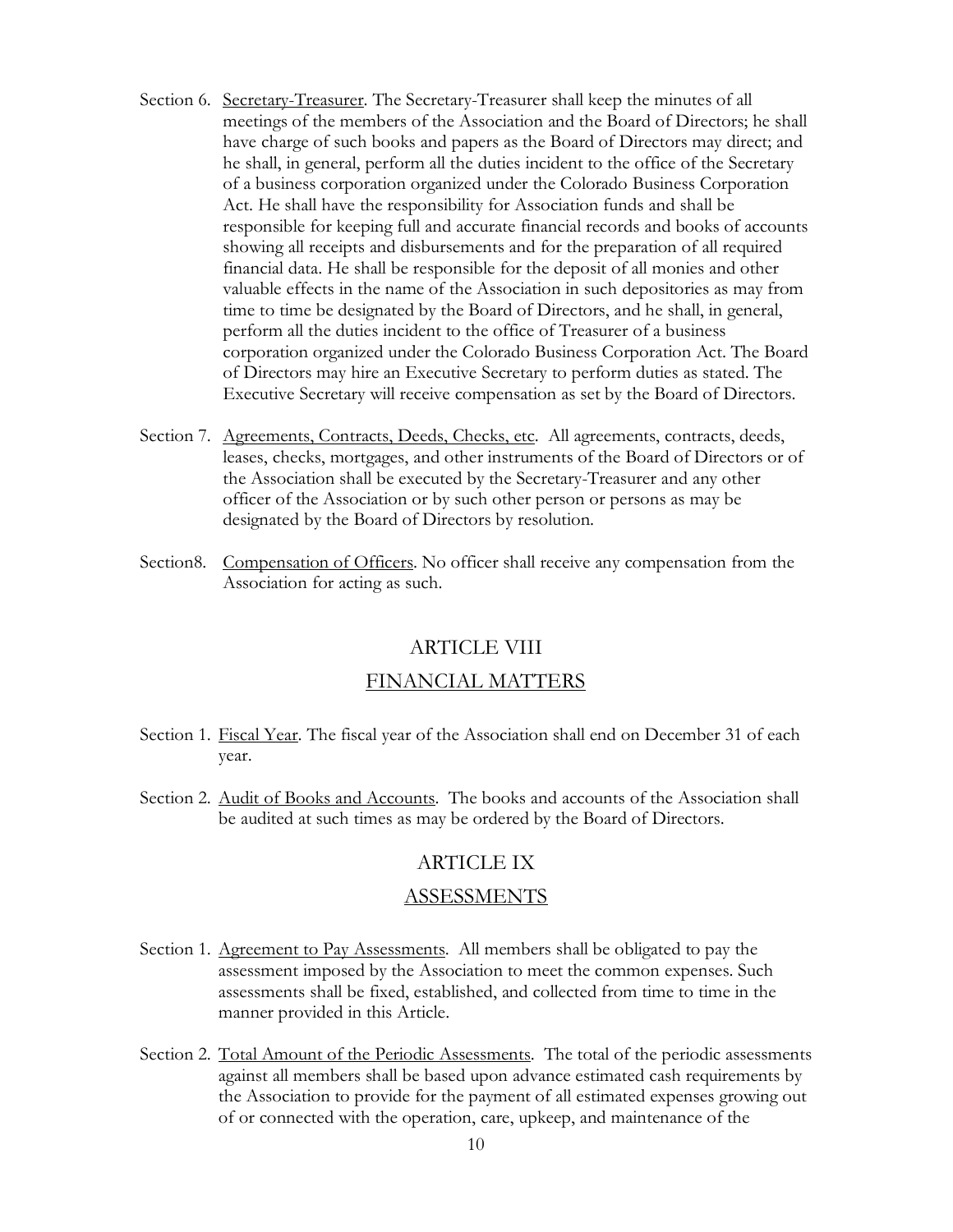Common Area. Such estimates may include among other things, expenses for the following: management and administration, all insurance which the Association maintains; snow removal from the common properties, maintenance of the Subdivision roadways including grading; construction, paving, and reconstruction of the Subdivision roadways, towing and removal of vehicles from the Subdivision's roadways; landscaping and care of Common Areas; all other repairs and maintenance; Association employee wages; legal and accounting fees; any deficit remaining from a previous period; the creation of reasonable contingency, reserve, surplus, or sinking funds; and any other expenses and liabilities which may be incurred by the Association for the benefit of the Members.

- Section 3. Apportionment of Periodic Assessments. Apportionment of these assessments will be based fairly and the following will be taken into account:
	- a) Location of property to improvements performed
	- b) Type of property owned, e.g., Class A, Class B, Class C, or Class D membership.
	- c) The Assessment will be equally divided between the Lots that will receive the benefits of the improvements.
- Section 4. Special Assessment. The Association shall levy a Special Assessment against any Owner of a Lot when, as a direct result of the failure of said Owner to comply with the Covenants and Restrictions, the Association Rules, or the Rules of the Environmental Control Committee, the Association expended monies from the operating fund in the enforcement of same. Such Special Assessment shall be five hundred dollars (\$500) plus costs and legal fees in the amount so expended, and shall be due and payable to the Association when levied.

Section 5. Membership Dues.

a) Membership dues will not be less than the following:

| Paid by March 31 <sup>st</sup> | Paid after April 1st |
|--------------------------------|----------------------|
| \$200 yearly                   | \$250                |
| \$100 yearly                   | \$125                |
| \$20 yearly                    | \$25                 |
| \$100 yearly                   | \$125                |
|                                |                      |

 The members at the annual membership meeting will review dues along with the proposed budget for any increases effective the following year. Annual Membership Dues will be assessed on each Lot owned.

b) Liens for Assessments. All sums assessed to any member pursuant to this Article, together with interest thereon as provided herein, shall be secured by a lien on such Member's Lot(s) in favor of the Association upon recordation of a notice of assessment as herein provided. Such lien shall be recorded with Routt County Clerk and Recorder. Such lien shall be superior to all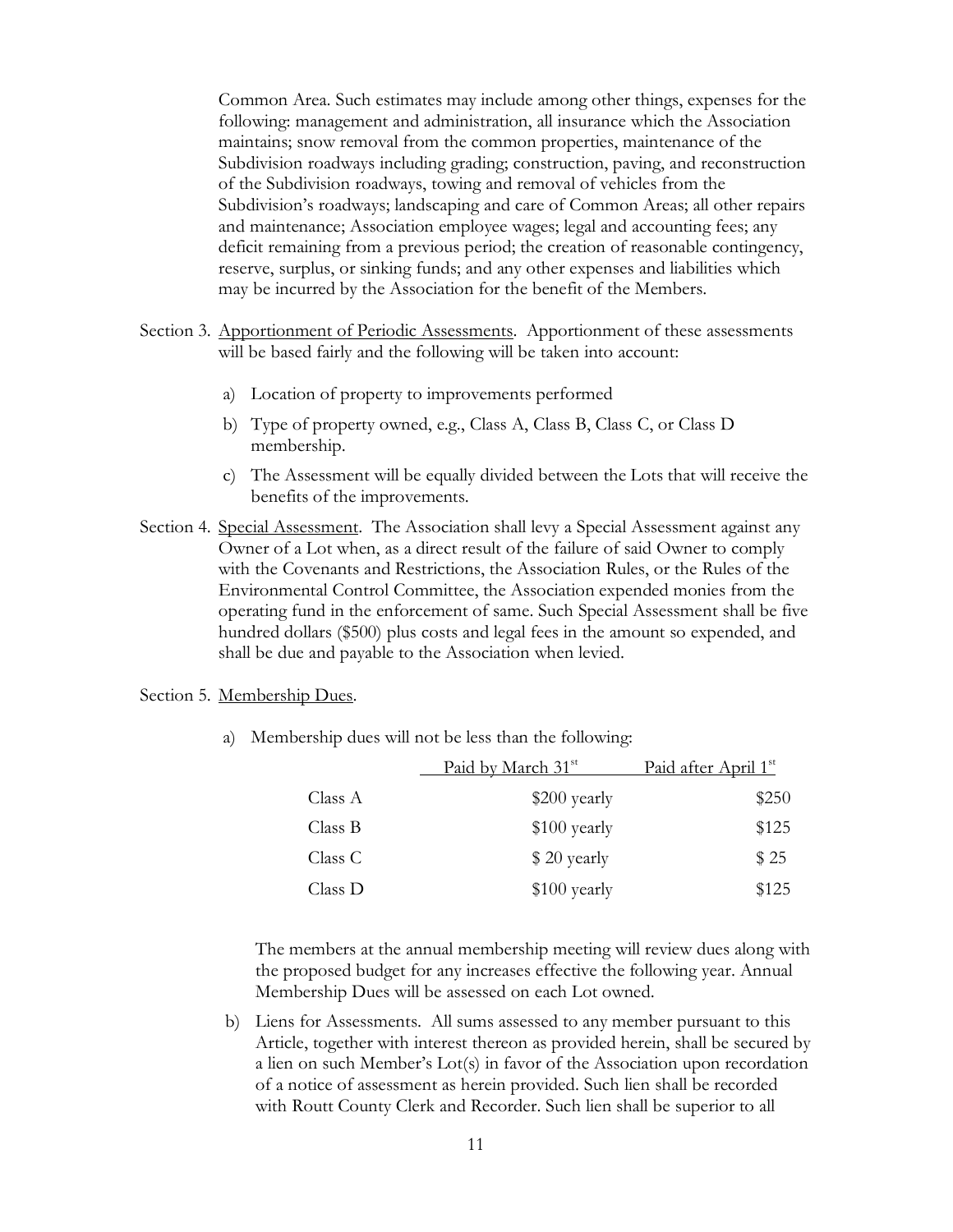other liens and encumbrances on such Lot(s) in favor of any governmental assessing authority; a lien for all sums unpaid to a first Mortgagee, including all unpaid obligatory advances to be made pursuant to such mortgage and all amounts advanced pursuant to such mortgage and secured by the lien thereof in accordance with the terms of such instrument; and labor or materialmen's liens, to the extent required by law. All other lienors acquiring liens on any Lot(s) after these By-Laws are adopted and shall have been recorded in said records shall be deemed to consent that such liens shall be inferior liens to future liens for assessments as provided herein, whether or not such consent be specifically set forth in the instruments creating such liens.

- b) At such time an account is turned to a law firm for collection, applicable dues shall be applied to each Lot owned for every year according to applicable Class.
- Section 6. Personal Obligation of Owner. The amount of any periodic or special assessment against any Lot(s) shall be the personal obligation of the Owner thereof to the Association. Suit to recover a money judgment for such personal obligation shall be maintainable by the Association without foreclosing or waiving the lien securing the same. No member may avoid or diminish such personal obligation by waiver of the use and enjoyment of any of the Common Properties or by abandonment of his Lot(s).
- Section 7. Personal Liability of Purchaser for Assessments. Subject to the provisions of Section 6 immediately above, a purchaser of a Lot shall be jointly and severally liable with the seller for all unpaid assessments against the Lot to the time of the grant conveyance, without prejudice to the Purchaser's right to recover from the seller the amount paid by the purchaser for such assessments.

#### ARTICLE X

#### MISCELLANEOUS

- Section 1. Invalidity. The invalidity of any part of these By-Laws shall not impair or effect in any manner the validity, enforceability, or effect of the balance of these By-Laws.
- Section 2. Captions. The captions herein are inserted only as a matter of convenience and for reference and in no way define, limit, or describe the scope of these By-Laws, or the intent of any provision thereof.
- Section 3. Gender and Number. The use of the masculine gender in these By-Laws shall be deemed to include the feminine gender and the use of the singular shall be deemed to include the plural, whenever the context so requires.
- Section 4. Waiver. No restriction, condition, obligation, or provision contained in these By-Laws shall be deemed to have been abrogated or waived by reason of any failure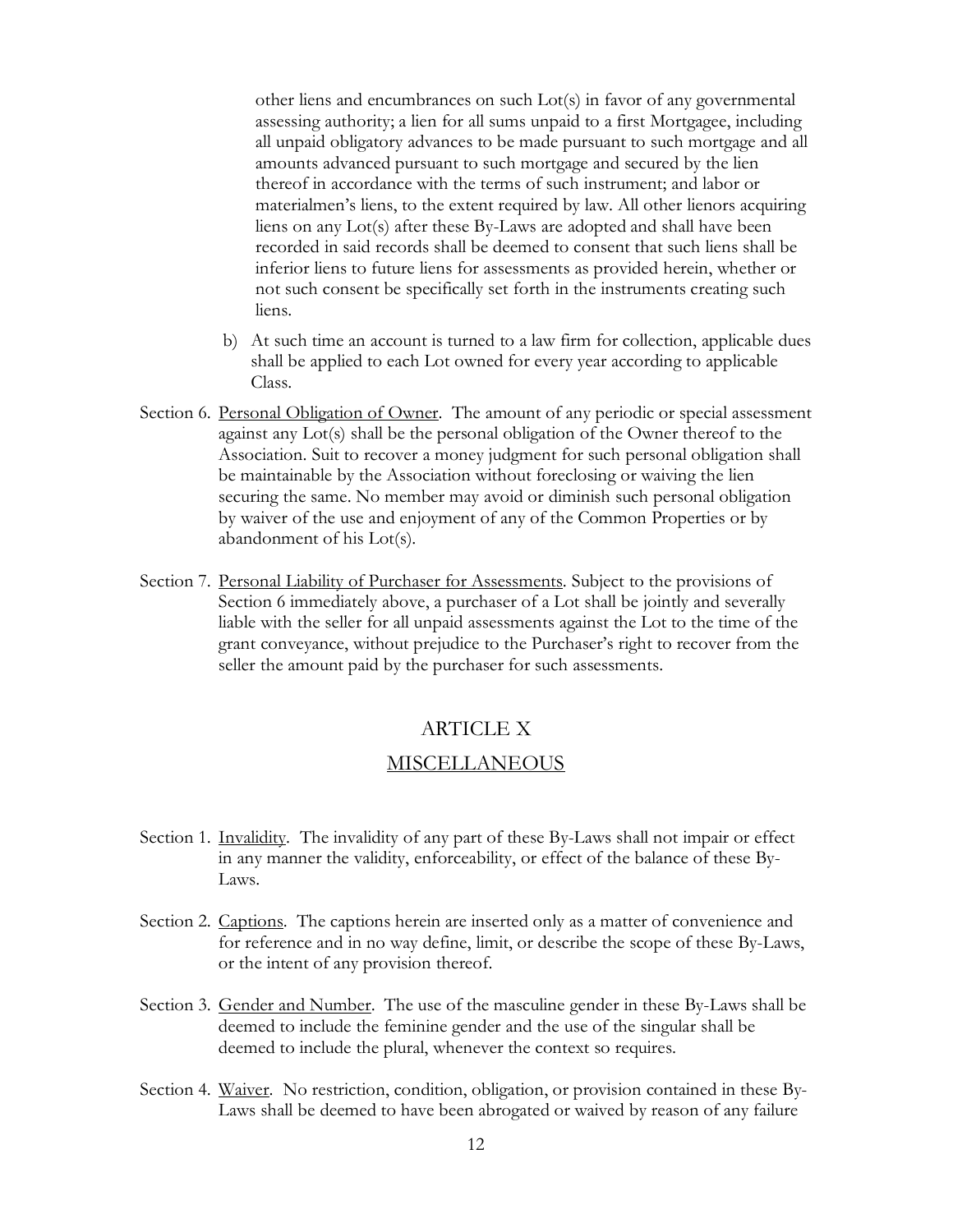to enforce the same irrespective of the number of violations or breaches thereof which may occur.

# ARTICLE XI

# AMENDMENTS

- Section 1. Procedure. The Board of Directors shall propose any amendment to these By-Laws by resolution setting forth the proposed amendment and directing that it be submitted for adoption at the meeting of the members. Notice of the meeting of members, stating the purposes, shall be given to each member entitled to vote on the proposed amendment, and to each officer and director.
- Section 2. Adoption. A proposed amendment may be adopted at any such meeting of the members by the affirmative vote of two-thirds (2/3rds) of the membership present in person or by proxy.

 The undersigned, \_\_\_\_\_\_\_\_\_\_\_\_\_\_\_\_\_\_\_\_\_\_\_\_\_\_\_\_\_\_\_\_\_\_\_, Secretary of the Association, certifies that the foregoing By-Laws were adopted as the complete By-Laws of the Association at a duly called meeting of the Board of Directors of said Association on the  $\rule{1em}{0.15mm} \text{day of} \_\_\_\_$ , 20 $\rule{1em}{0.15mm}$ .

 $\mathcal{L}_\text{max}$  and  $\mathcal{L}_\text{max}$  and  $\mathcal{L}_\text{max}$  are the set of  $\mathcal{L}_\text{max}$ 

ATTEST: